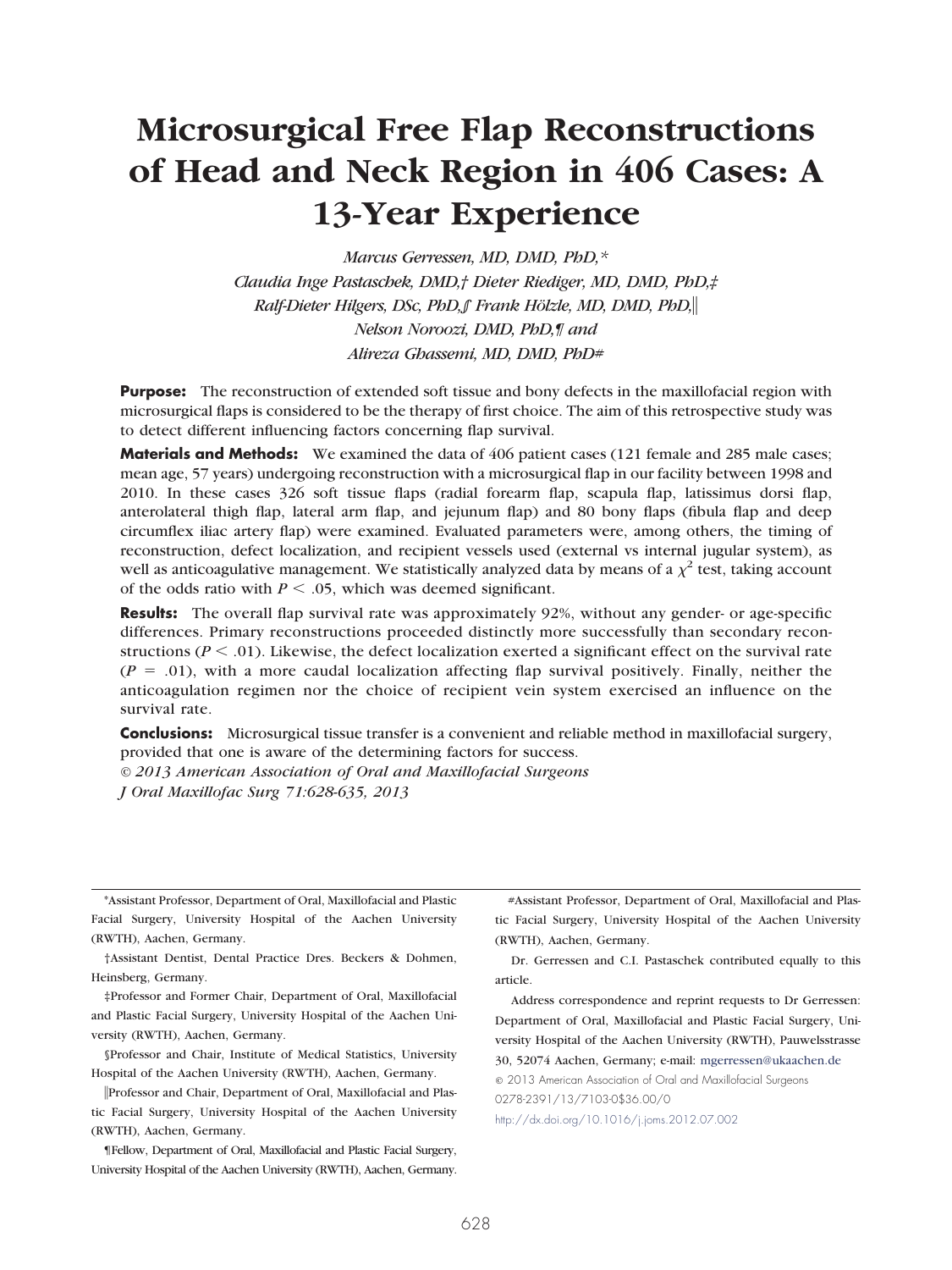In the maxillofacial region, microsurgical tissue transfer to cover extensive defects after ablative tumor surgery and severe trauma and inflammation— or from severe hereditary-related facial asymmetry—is currently considered to be the therapeutic gold standard.[1,2](#page-7-0) Microsurgical tissue transfer requires wellfounded anatomic knowledge and extensive surgical experience, and it is associated with a more or less severe comorbidity in patients, wherefore it still presents an extraordinary challenge in every single case.<sup>3-5</sup> Since, in 1959, Seidenberg et al<sup>[6](#page-7-2)</sup> first described a microsurgical tissue transfer in the form of a jejunum flap to cover an esophageal defect, it has taken several years to develop more flaps for routine clinical use. $1,7$  In 1975 the Australian working group led by Taylor et  $al<sup>8</sup>$  introduced the fibula free flap as the first microsurgical bone graft, which has meanwhile become an essential element in reconstructive surgery of the facial skeleton. $9-12$  Another important milestone was the first description of the vascularized radial free forearm flap (RFF) in the early 1980s, which undoubtedly played a prominent role in soft tissue replacement in the head and neck region.<sup>1,2,13-16</sup> Apart from the fact that the RFF offers a long pedicle, its great advantage is that it can be used for both intraoral and extraoral defects because of its pliability and its low thickness in most cases.<sup>[16-18](#page-7-5)</sup> In addition to the fibula free flap, frequently used as osteocutaneous graft for reconstruction of composite bone and soft tissue defects, the microvascular iliac crest bone flap (deep circumflex iliac artery [DCIA] flap) is particularly suited for mandibular reconstruc-tion because of its large bone offer.<sup>[5,7,19-21](#page-7-6)</sup> However. because of its comparatively unreliable skin paddle, it is not the first choice for composite defects.<sup>[11,12,22,23](#page-7-7)</sup>

The objective of this study was to detect and analyze success and failure parameters for microsurgical



\* ossifying fibroma, transitional cell carcinoma, fibromyxoma. rhabdomyosarcoma, cementoblastoma, metastatic breast carcinoma, spindle cell sarcoma, chondrosarcoma, hemangioma, keratocystic odontogenic tumor, adenoid cystic carcinoma, small cell carcinoma

<span id="page-1-0"></span>FIGURE 1. Distribution of different diagnoses leading to free flap transfer.

*Gerressen et al. Microsurgical Free Flap Reconstruction. J Oral Maxillofac Surg 2013.*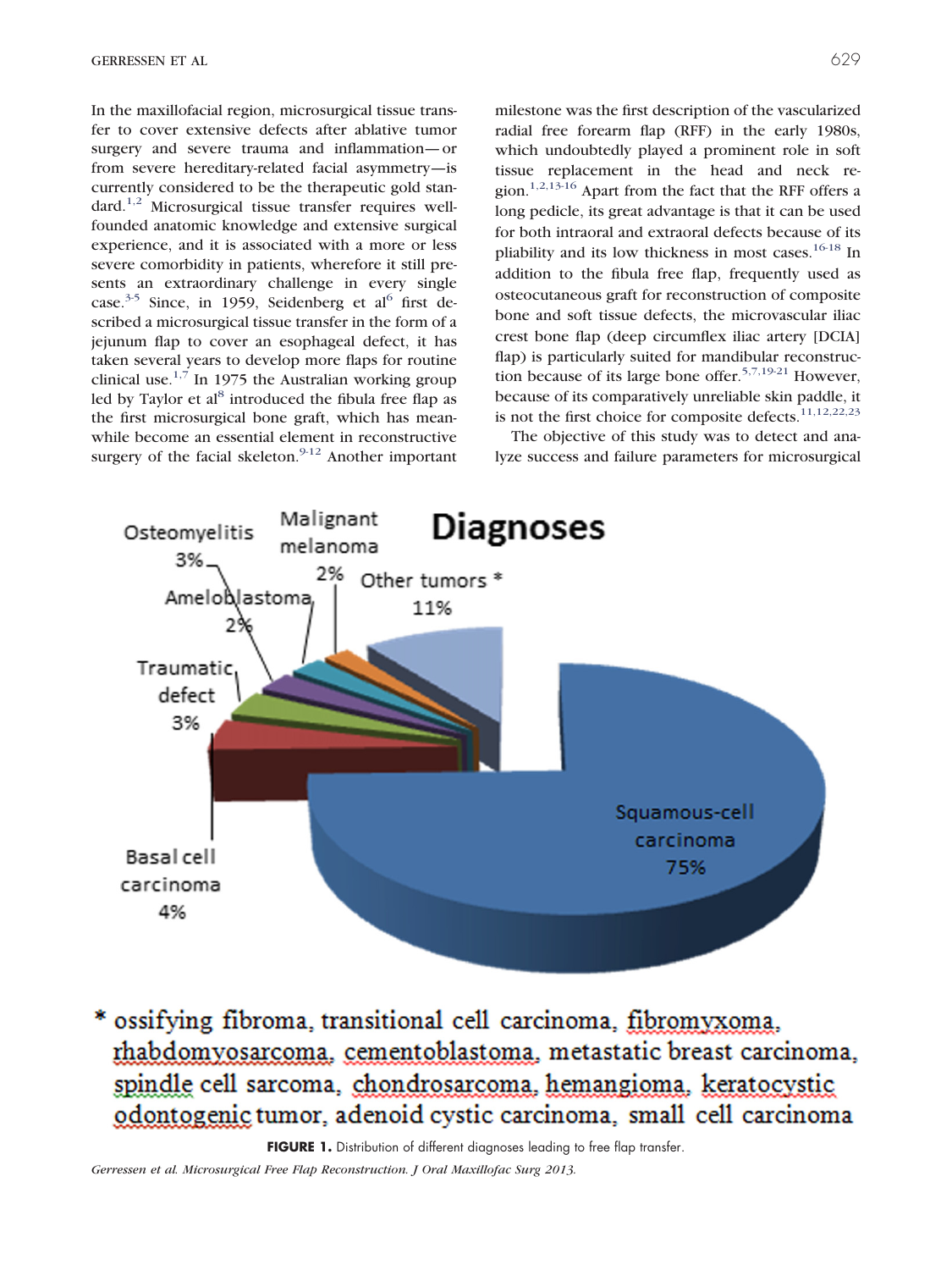#### <span id="page-2-0"></span>**Table 1. DEFECT LOCALIZATION**

|                        | $\frac{0}{6}$ |
|------------------------|---------------|
|                        |               |
| Caudal position        | 63.7          |
| Mouth floor            | 22.7          |
| Mandible               | 21.2          |
| Tongue                 | 13.6          |
| Mouth floor and tongue | 6.2           |
| Cranial position       | 14            |
| Maxilla                | 7.6           |
| Cheek extraorally      | 6.4           |
| Miscellaneous          | 22.3          |

*Gerressen et al. Microsurgical Free Flap Reconstruction. J Oral Maxillofac Surg 2013.*

tissue transfer in the oral and maxillofacial area on the basis of our 13-year microsurgical experience.

### **Materials and Methods**

In a retrospective analysis, we recruited 373 patients undergoing a total of 406 microsurgical reconstructions, all of which were conducted at the Department of Oral, Maxillofacial and Plastic Facial Surgery at the University Hospital of the Aachen University (RWTH), Aachen, Germany, between 1998 and 2010. Only cases with sufficient documentation (with a minimum requirement of complete patient records including surgical reports, as well as the outpatient record with follow-up examinations) were included in the follow-up of our study. In addition to the systematic record research, documents of the internal hospital patient administration system were used for data acquisition. The mean age of the 121 female cases (29.8%) and 285 male cases (70.2%) was 57 years, with the youngest patient being aged 12 years and the oldest patient being aged 87 years. In 303 cases the patients had squamous cell carcinoma representing, with a frequency of 74.6%, by far the most common diagnosis, followed by basal cell carcinoma, traumatic defect, osteomyelitis, ameloblastoma, and malignant melanoma. The remaining cases form a heterogeneous group of other malignant and benign tumors [\(Fig 1\)](#page-1-0). In the course of the 13 examined years, 326 soft tissue flaps (80.3%) and 80 bone flaps (19.7%) were harvested; in 33 cases a combined reconstruction was conducted in a 2-stage approach: the soft tissue defect was primarily covered by an RFF, whereas the bony reconstruction was performed in a second step with a DCIA flap. Patients were pre-irradiated  $(\geq 30 \text{ Gy})$  in 60 cases (14.8%). The exploratory data analysis produced relevant objective parameters that were qualified to determine the surgical success; these included the diagnosis that led to the surgical procedure [\(Fig 1\)](#page-1-0), as well as the defect localization in the craniocaudal direction. To be precise, the resulting or existing defect was allocated to a caudal or cranial position with reference to the facial skeleton [\(Table 1\)](#page-2-0). The presence of atherosclerosis or an arteriosclerotic risk profile turned out to be another potentially important factor. Such a risk profile was expected in the case of proven peripheral



**FIGURE 2.** *A*, A 29-year-old male patient after reconstruction of the tongue with an RFF because of squamous cell carcinoma. *B*, An RFF for reconstruction of the anterior mouth floor in a 61-year-old man after resection of a squamous cell carcinoma. *C*, An RFF for cheek replacement after resection of an adenoid cystic carcinoma of the upper lip in a 50-year-old male patient (in combination with a cross-lip Estlander flap).

<span id="page-2-1"></span>*Gerressen et al. Microsurgical Free Flap Reconstruction. J Oral Maxillofac Surg 2013.*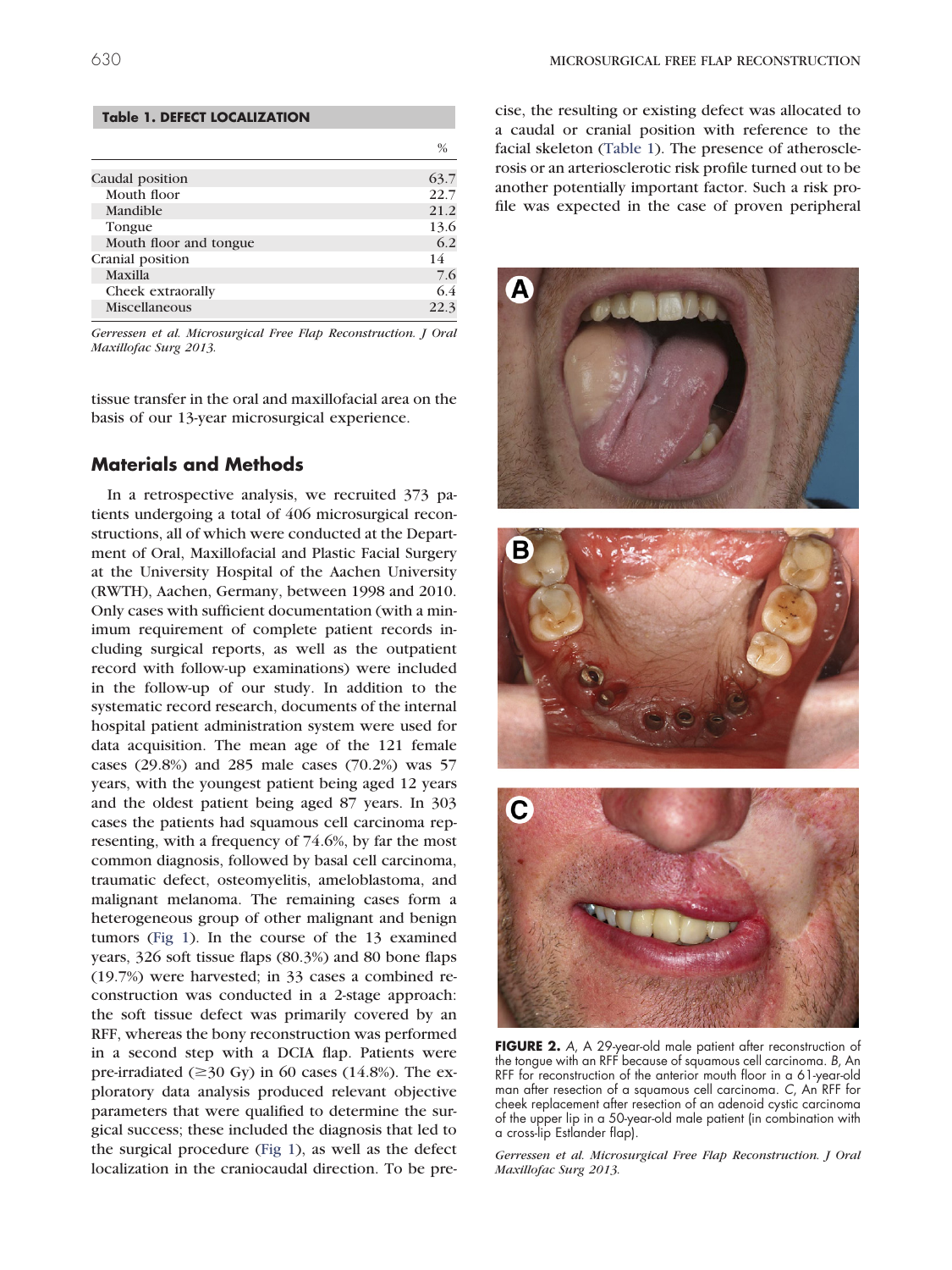<span id="page-3-0"></span>**Table 2. TYPES OF VASCULARIZED FREE FLAPS**

|                              | No.           | $\%$ |
|------------------------------|---------------|------|
| Soft tissue                  | 326           | 80.3 |
| Radial forearm               | 285           | 70.2 |
| Scapula                      | 14            | 3.5  |
| Latissimus dorsi             | 14            | 3.5  |
| Latissimus dorsi and scapula | 4             | 1.0  |
| Jejunum                      | 3             | 0.7  |
| Anterolateral thigh          | 3             | 0.7  |
| Lateral arm                  | 3             | 0.7  |
| Bone                         | 80            | 19.7 |
| Osseous iliac crest          | 59            | 14.5 |
| Osteocutaneous iliac crest   | $\mathcal{P}$ | 0.5  |
| Osseous fibula               |               | 1.0  |
| Osteocutaneous fibula        | 15            | 3.7  |

*Gerressen et al. Microsurgical Free Flap Reconstruction. J Oral Maxillofac Surg 2013.*

arterial disease or coronary heart disease and, likewise, in the case of the presence of at least 2 of the following risk factors: nicotine consumption, diabetes mellitus, hypertension, and obesity.<sup>[24,25](#page-7-8)</sup> The focus was also directed at the timing of reconstruction (therapeutic concept), that is, whether the primary treatment included complete microsurgical reconstruction or whether the reconstruction was performed in a second surgery, and the perioperative management of anticoagulation, which was modified over time. In fact, in 75.25% of cases, patients received 15,000 to 25,000 IU of unfractionated heparin per day intravenously (target partial thromboplastin time of up to  $1.5 \times$  local reference standard) (until 2007); whereas in 24.75% of cases, patients underwent anticoagulation subcutaneously with low–molecular weight heparin (LMWH) in a double thrombosis prevention dose (from 2008 onward). In all cases, heparinization was performed for at least 7 days, depending on the postoperative mobility of the patient, and beginning on the day of surgery. Furthermore, we analyzed whether the recipient side at the neck (homolateral vs contralateral) and the venous recipient vessels (internal jugular system [79.6%] vs external jugular system [20.4%]) play a crucial role for successful microsurgical tissue transfer.<sup>26</sup> In this context, we also examined a possible correlation between flap survival and the venous anastomosis technique (end-to-end vs end-to-side). All end-to-side anastomoses were performed with the internal jugular vein because of its large caliber. By contrast, endto-end anastomoses were conducted with either the external jugular system or side branches of the internal jugular vein.

Data were collected in tabular format with Microsoft Excel (version 2010; Microsoft, Redmond, WA), and the data were filtered according to all eligible target parameters for the subsequent statistical analysis. To statistically compare the calculated flap success rates, we performed a  $\chi^2$  test, taking into account the odds ratio (OR) with a confidence interval (CI) of 95%. Effects were considered significant when the *P* value did not exceed the 5% level. All statistical computations were performed with Statistical Analysis System software (SAS 9.1, TS1M3; SAS Institute, Cary, NC) under Windows XP (Microsoft).

This study was approved by the Aachen University Hospital Institutional Review Board.

#### **Results**

Among the soft tissue grafts, the RFF was the flap most often harvested in our patients, with a total of 70.2% in 285 cases [\(Fig 2\)](#page-2-1), followed by the latissimus dorsi flap and scapula flap, with 3.5% each, and the jejunum flap, the lateral arm flap, and the anterolateral thigh flap, with 0.7% each. The distribution of the individual grafts is presented in [Table 2.](#page-3-0) In 4 cases a combined latissimus dorsi–scapula flap was harvested because of several defect sites (intraorally and extraorally) (1%). Regarding free vascularized bone grafts, the osseous or osteocutaneous DCIA flap ranks first, with 61 cases overall (15%) [\(Fig 3\)](#page-4-0). The total number of osteocutaneous or osseous fibula free flaps, however, is comparatively small, with just 19 cases (4.7%).

In 406 procedures with microsurgical transplantations, lasting on average 430 minutes, 371 ran successfully, whereas in 35 cases total flap loss occurred, so the overall success rate was 91.4%. Patient age, gender, type of flap (soft tissue vs bone and combined flaps), and presence of atherosclerosis exerted no significant influence on flap survival  $(P = .0712$  for age,  $P = .1511$  for gender,  $P = .174$  for flap type, and  $P = 0.8796$  for presence of atherosclerosis). Flap revision became necessary in 50 cases (12.31%), which meant either evacuation of hematoma (28%) or revision of the anastomoses (72%). In this respect, the venous anastomosis or venous shank (48%) was affected twice as much by a passage obstacle (thrombus, ablation of the intima with consecutive thrombus formation) as the arterial shank (24%). The proportion of successfully proceeded flap revisions with restoration of regular circulation of the graft stood at 46%, whereby the mean time between the end of surgery and flap revision amounted to 38.6 hours. Of all revisions, 12% were conducted within the first 10 hours (minimum, 6.7 hours) after surgery. When we compared these survival data with the remaining 88% of the flaps that were revised later (10-96 hours), no statistically significant difference could be observed  $(P = .081)$ .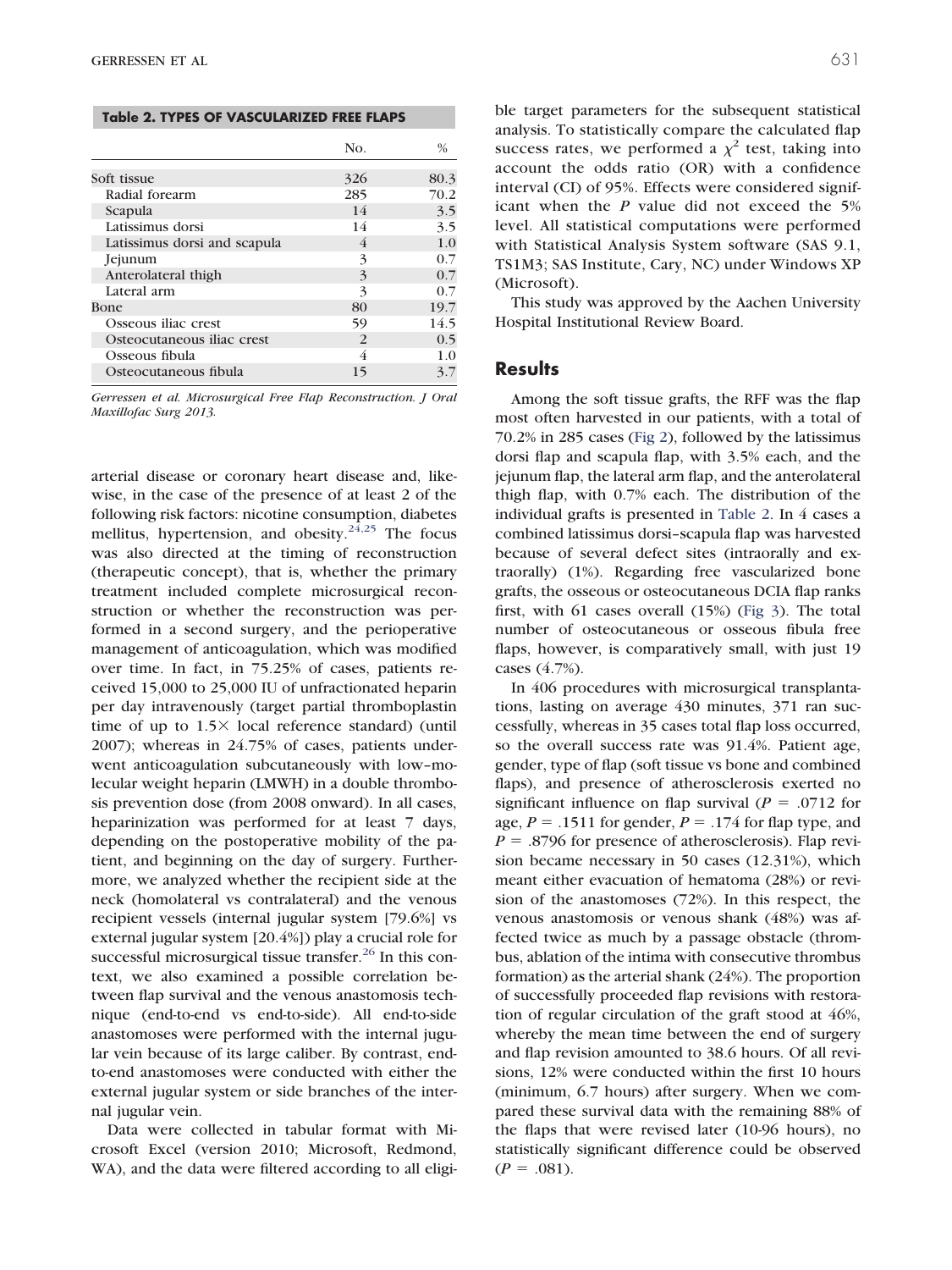

**FIGURE 3.** *A*, Harvested and osteotomized DCIA flap. *B*, Panoramic radiograph showing the postoperative result after subtotal replacement at the mandibular body by the DCIA flap.

<span id="page-4-0"></span>*Gerressen et al. Microsurgical Free Flap Reconstruction. J Oral Maxillofac Surg 2013.*

The perioperative mode of anticoagulation did not have any significant effect on survival either  $(P =$ .0964). With regard to the type of anastomosis between the flap and the recipient veins, the end-to-end anastomoses (90.67%) were predominant compared with the end-to-side anastomoses (9.33%). However, this variation in venous anastomosis technique exerted no significant effect on the flap success rate  $(P = .4062)$ . Similarly, no clear distinction resulted from the selection of the recipient vein system with regard to an increased rate of complications or throm-

bosis  $(P = .1071)$ . Rather, the 95% CI of the OR indicates comparable survival data for both vein systems in the microvascular anastomosis (OR, 0.5200; 95% CI, 0.2322-1.1646).

Quite the contrary, the recipient side of the vessels in the neck in relation to the defect site reconstructed by the microsurgical flap turned out to be of fundamental importance for a successful transplantation. However, a statistically significant influence in favor of the homolateral side could only be proved for the RFF. For all remaining flaps, the homolateral connec-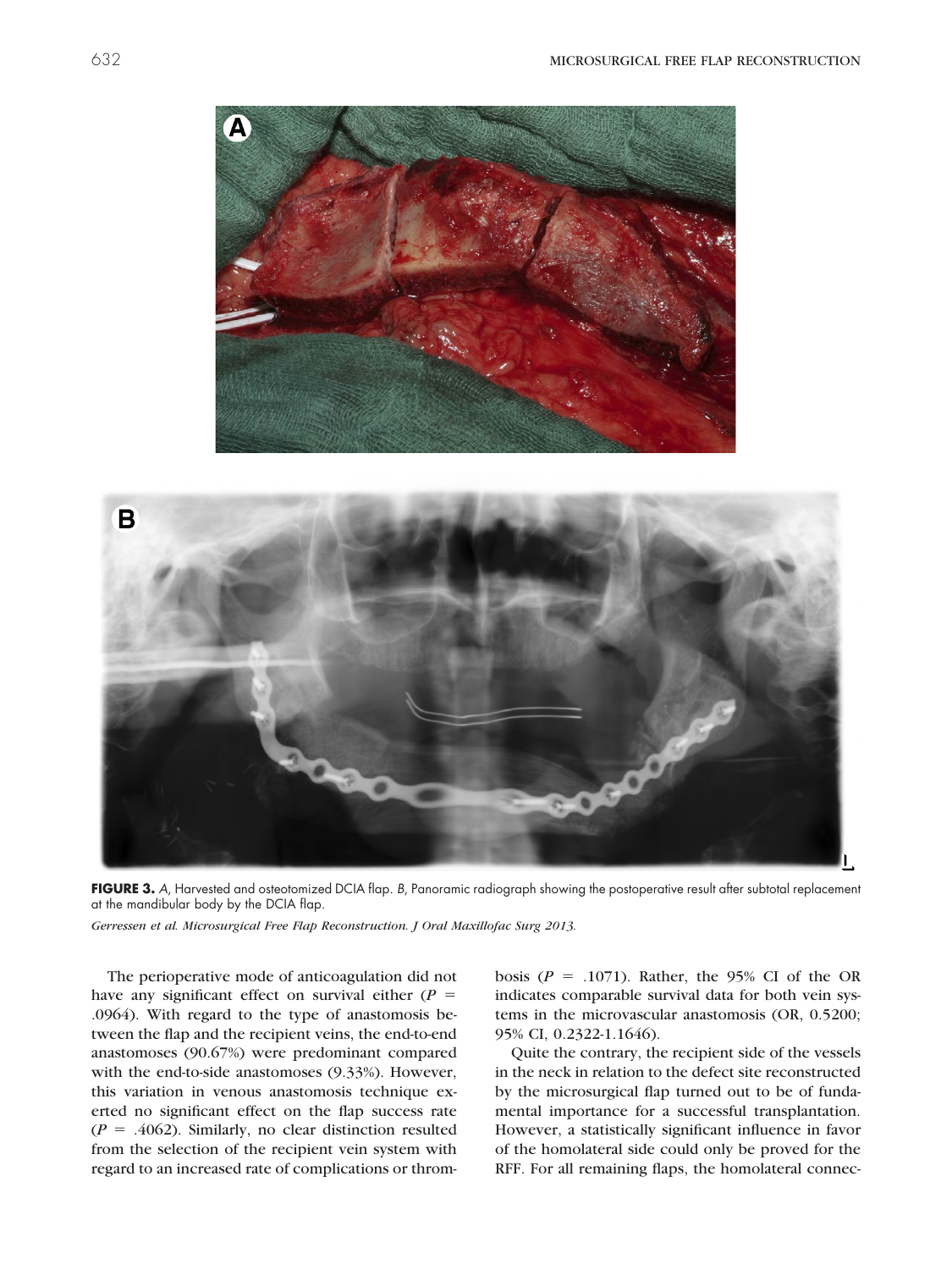

<span id="page-5-0"></span>**FIGURE 4.** Comparison of survival data between cranially and caudally localized flaps. *Gerressen et al. Microsurgical Free Flap Reconstruction. J Oral Maxillofac Surg 2013.*

tion led to higher success rates, but without statistical significance. Accordingly, the survival rate for all RFFs anastomosed on the homolateral side of the neck was 95.3%, compared with 87.2% for the RFFs anastomosed contralaterally  $(P = .0328)$  (OR, 2.5527; 95%) CI, 1.0552-6.1756).

Similarly, defect localization played an important role for graft survival. By far, the largest portion of all flaps (80.12%) was used for the lower part of the face (tongue, mouth floor, and composite defects [ie, caudal position]). In comparison to the 19.9% of flaps that were cranially positioned (outer cheek, maxilla including soft palate), showing a success quota of 83.7%, we observed a significantly higher survival rate (93.3%) for the transplants in a more caudal position (*P* - .0122) (OR, 2.6044; 95% CI, 1.2057- 5.6257) [\(Fig 4\)](#page-5-0).

Likewise, the timing of reconstruction significantly affected flap survival. Of the flaps transplanted within a 1-stage procedure, 94.8% survived, whereby primary surgery was combined with microsurgical reconstruction in 60.76% of all cases. In the remaining cases (39.24%), reconstruction by means of a microsurgical flap was conducted in a second surgery, associated with a notably lower success rate of 86.14%  $(P = .0042)$ .

#### **Discussion**

Extensive soft tissue and bony or combined defects in the maxillofacial area have always represented a major challenge for every reconstructive surgeon in terms of the best possible esthetic and functional rehabilitation. In this context microsurgical tissue transfer is indispensable in most cases. Over the past 50 years, several developments of microsurgical techniques and a variety of potential flaps have been described, such that a suitable microsurgical solution is available for almost all indications.<sup>10,12,27-29</sup> The RFF has established a reputation as a very reliable workhorse flap for soft tissue replacement; along with its widely recognized benefits, it offers the possibility of safe venous drainage by preparing several flap veins together with the prospect of a sensitive reinnervation either by coaptation of an additionally transferred skin nerve or spontaneously.<sup>[1,4,15,26,30,31](#page-7-0)</sup> The integration of the palmaris longus tendon into the flap for reconstruction of the perioral muscle sling is just 1 example of its large variability.<sup>[11,32](#page-7-7)</sup> Consequently, the RFF is by far the leading transplant in our facility, with a share of 70.2%. The significantly higher survival rate of 95.3% for the homolaterally anastomosed RFFs, when compared with the contralateral group (87.2%),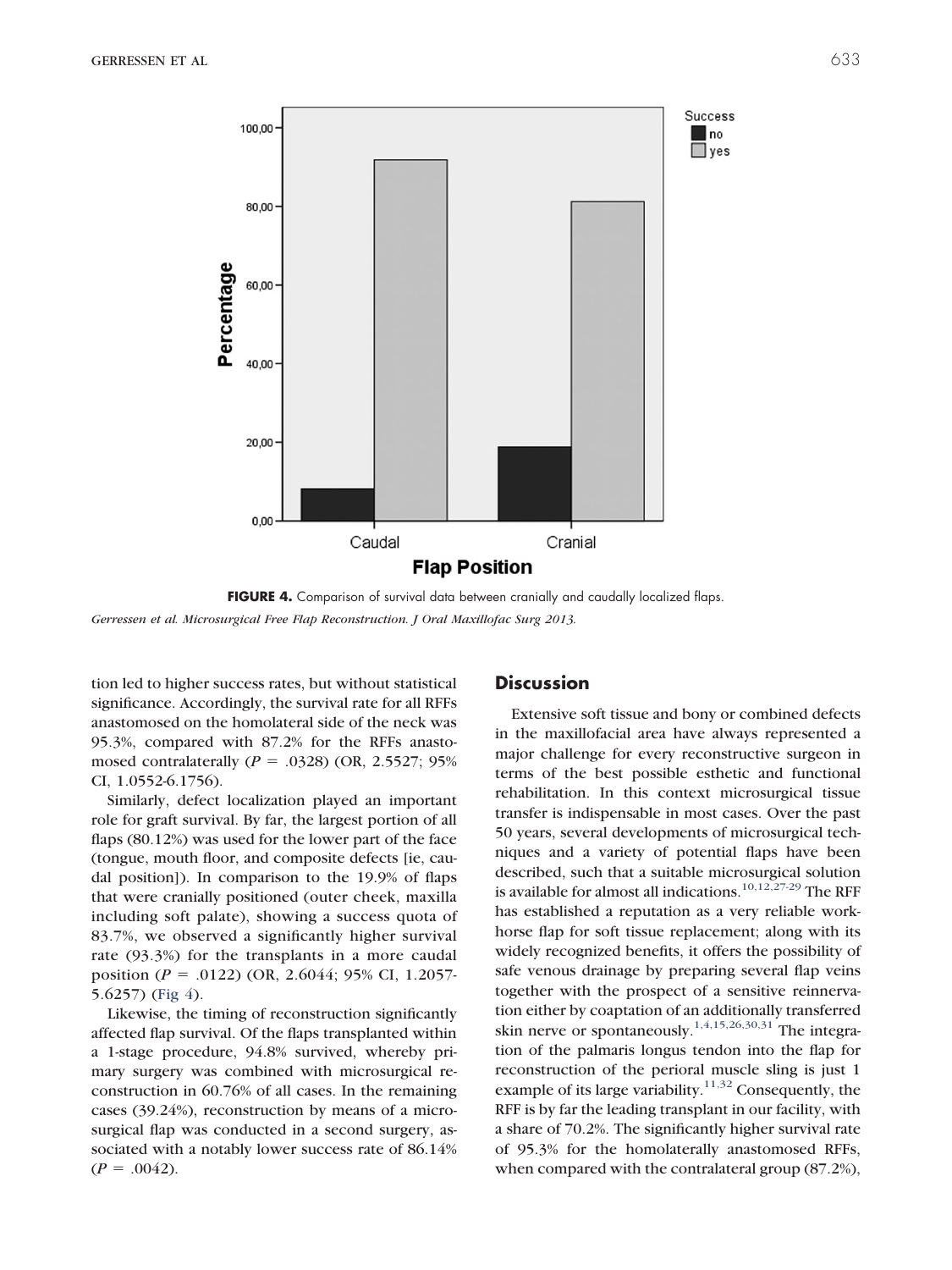is remarkable, because the pedicle is usually so long that its positioning on the ipsilateral side is much more difficult and often associated with a kind of loop formation, leading to the risk of pedicle torsion. However, presumably, the relatively long course beneath the subcutaneous tissue or the platysma is responsible for the fact that anastomoses on the contralateral side may appear less safe. Because of postoperative swelling and hematoma, there is no space for the pedicle to evade, which is why it can be easily clamped, particularly in the medial neck region. Over and above these factors, the head turning in both directions potentially leads to obstruction, especially of the more easily compressible veins.

Analogously, the significant difference in survival rate of transplants in the caudal position (93.3%) and cranial position (83.7%) can be explained. Thus the influencing factor "localization" seems to play an important part for flap success rate; however, the description of this issue is deficient in the available literature. $2,4,29$  In fact, the pedicle of cranially incorporated flaps has to cover a considerably longer distance covered by soft tissue or throughout the deep face spaces and is, therefore, in danger of being compressed by the surrounding structures. In maxillary defects, by way of example, the vascular pedicle is frequently channeled through the intermaxillary fold and the lingual side of the ascending mandibular ramus to the submandibular region, implying pressure onto the vessel with every movement of the mandible. In theory, the risk of compression could be limited by anastomosis to the superficial temporal vessels, but in our experience they are less suitable as recipient vessels because of their delicate caliber and the frequent occurrence of vasospasm due to manipulation. $3$ 

Our therapeutic proceeding essentially depended on 2 factors: *1)* the general condition of the patient, which reduced the length of anesthesia in many cases; and *2)* whether bone resection had to be performed. In the case of bone involvement, we usually preferred a 2-stage procedure to preserve the possibility of a re-resection. Beyond that, in the case of a necessary soft tissue reconstruction in combined defects, the DCIA flap was inserted secondarily as a purely osseous graft according to our internal guidelines. For the investigated collective, there was a considerably better success rate of 94.8% for the 1-stage therapeutic concept, well above the global flap survival rate of 91.4%. This result is in line with the experiences described in the literature, also advocating greater chances of success in a 1-stage procedure. $33$ 

In contrast, the type of perioperative anticoagulation seems to play a subordinate role. Over the 13 years under study, a clear trend could be observed away from intravenous anticoagulation with unfractionated heparin toward LMWH administered subcutaneously. This development can be explained by the fact that, since the 1990s, LMWH has gained more and more acceptance as a reliable potent anticoagulant because of improved dose-effect relationships and its relatively simple delivery system with excellent bioavailability. $34$  Our data confirm that LMWH can be used equivalently to unfractionated heparin without a negative impact on the success rate. In the literature, the benefit and type of anticoagulation are controversial. The generally higher risk of bleeding with the formation of pedicle-compressing hematomas and the possible occurrence of heparin-induced thrombocytopenia II with thrombotic vascular occlusion are opposed by the disputable benefit of perioperative blood thinning with heparin.<sup>3</sup> Much more important for a functioning vascular anastomosis than anticoagulation might be the skill of the surgeon, who should comprehensively master the microsurgical technique. $3,35$ 

Furthermore, our collected data suggest that both the internal and external jugular systems are equally appropriate for venous anastomosis. In contrast to our findings, other studies describe a significantly higher failure rate in anastomosing the flap to a vein of the external jugular system on the grounds that the vessel caliber is smaller and the blood flow is slower when compared with veins of the internal jugular system.<sup>[26,36](#page-7-9)</sup> According to the physical laws of Bernoulli, quite the opposite ought to be true, because with decreasing vessel diameter, the flow rate actually increases. There was not a noticeable or even statistical significance when we compared the venous technique of anastomosis (end-to-end vs end-to-side), although it has to be remarked critically that the proportion of end-to-side anastomoses was relatively low, at approximately 9%.

The unprettified overall survival rate of 91.4%, considering all flaps, is similar to the survival rates of 90% to 100% mentioned in the literature.<sup>[1,3,7,12,22,29,37,38](#page-7-0)</sup> Speculatively, some aspects can be mentioned that could have led to a failure rate of no less than 8.6%. Indeed, many of the patients were pre-irradiated, alio loco, or multiply operated. Another point is possibly the hesitancy with proceeding with regard to flap revision. Thus our revision success rate of 46% was minor in comparison to the 63.7% rate of successfully performed revisions by Chen et al,  $39$  published in 2007. Although no statistically significant difference in the success rate emerged between revision within the first 10 hours after surgery and that later on, the time interval from the occurrence of the first symptoms, indicating a possible flap failure, until revision is, however, considerably more important.